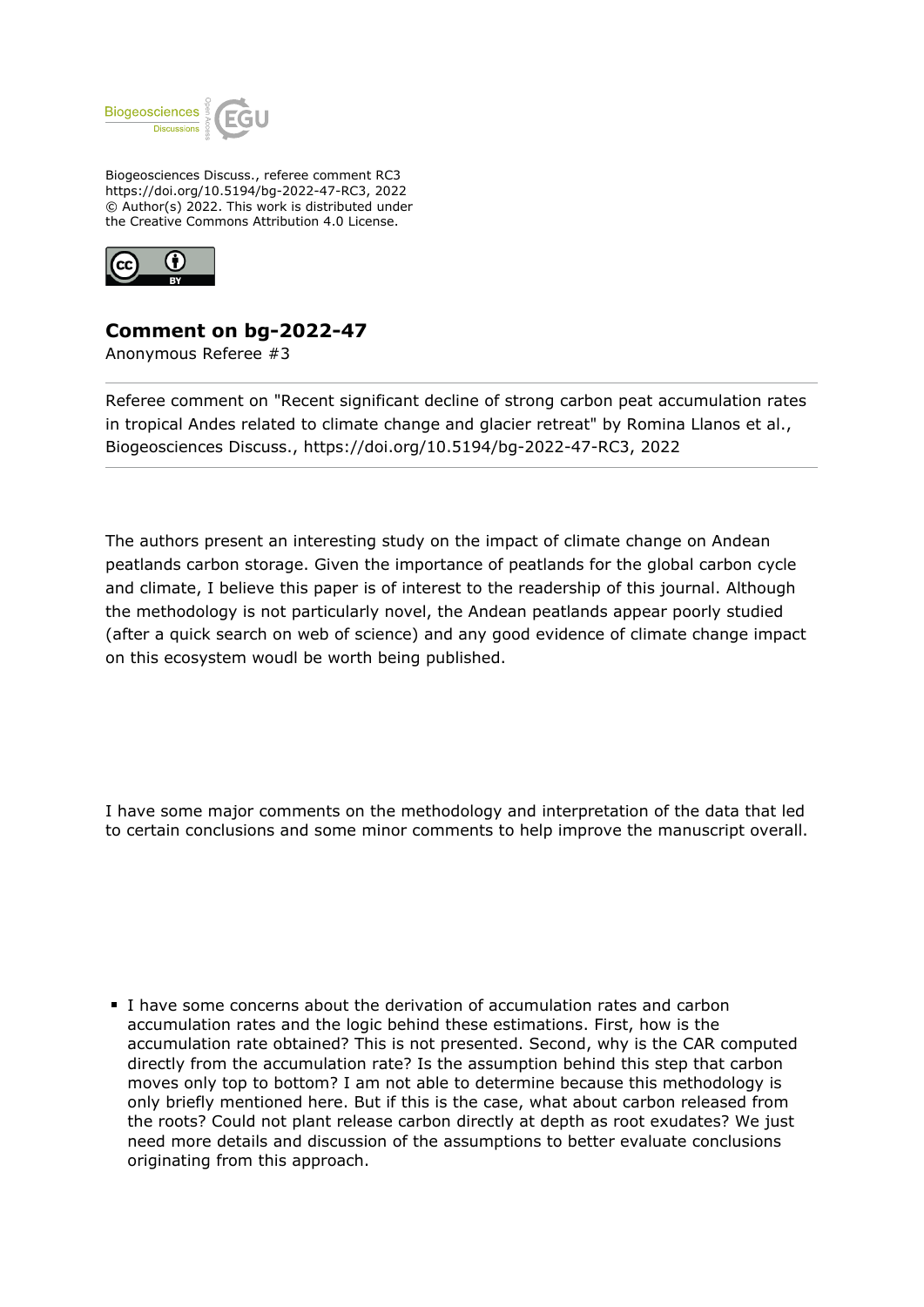The authors somewhat try to infer the evolution of soil carbon over time as a result of the balance between inputs (from plants) and outputs (decomposition). Is there any estimate of how plant productivity changed over time? Although only from year 2000, MODIS from NASA could help.

Most importantly, I believe the authors should considerably improve their discussion of the methodology, give more context about these peatlands, and elaborate more on their research question.

Minor comments:

There are some issues with the abstract. First, in line 16 the authors introduce carbon accumulation rates (CAR), but then the following line they quantify accumulation rates. From reading the rest of the paper these two quantities are different and have different units. From the abstract it seems they are the same quantity, and it is measured in cm per year. Second, there is no reason to mention APA1 and APA2 here, because a reader does not know what they are at this point. Third, the sentence in lines 20-23 on *Distichia muscoides* does not seem to fit here. This seems a preliminary information that could be mentioned earlier, if necessary. In summary, I would simplify the abstract and keep only information and conclusions that are needed to invite a reader to look at the entire paper.

Give at least a brief description of the age-depth model.